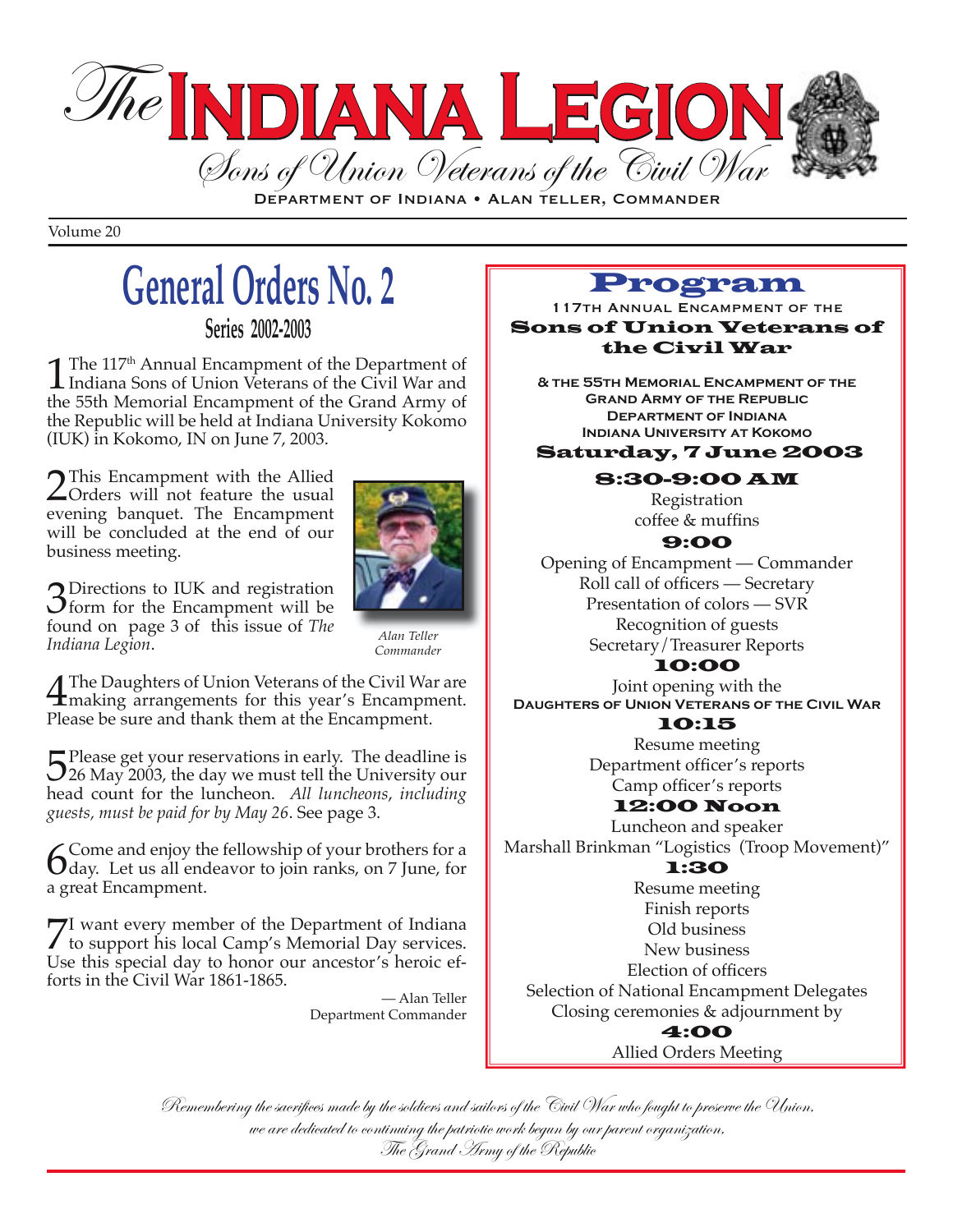# **Indiana Internet Group is Organized**

To date, seventy-two men have signed up<br>for the new Indiana Department e-mail<br>list known 20 "IndianaSI WCW" list known as "IndianaSUVCW."

 A news and information group for members and friends of the Sons of Union Veterans of the Civil War in Indiana and elsewhere, the group can also exchange ideas and opinions on Civil War topics of interest.

Last month, for example, a question of the authenticity and value of badges from the last encampment of the Grand Army of the Republic was explored by several knowledgeable brothers, and there has been a lively discussion of the film, *Gods and Generals.*

All that members and friends need to participate is an Internet connection and an e-mail address. Contact the group moderator, David Wiley, at dwiley@earthlink.net to sign on.

By the way, if you are already a member of the group and have changed your e-mail address, let Brother Wiley know.

# **Ben Harrison Camp Plans Crown Hill Ceremony**

**B**rothers are cordially invited to attend the<br>
SUVCW Ben Harrison Camp #356 Me-<br>
morial in bonor of formor Indiana Donart morial, in honor of former Indiana Department Commander, Colonel Ivan N. Walker.

The ceremony is to be held at Crown Hill Cemetery in Indianapolis, on the real Memorial Day, Friday, May 30, 5:00 PM. The ceremony will be conducted at Walker's grave, which is located at Crown Hill Cemetery, Section 13, Lot 31. His grave is just forward of Colonel Eli Lilly's monument and just northwest of President Ben Harrison's. We plan on meeting at the 34th Street entrance to Crown Hill and then all driving to the site.

# **Passing of Ancestral Lines:**

### **Benson Jewell**

by Harold D. Vail, Benton Camp

**Benson Jewell was born in 1843 in Spen-** and the fall of Atlanta, the 6th was expected to Wilson's Cavalry Corps in with his family to Sullivan County, Indiana. cer County, Kentucky. In 1850, he moved with his family to Sullivan County, Indiana. On 11 August 1862 he enlisted as a private in Co. I, 71st Regiment, Indiana Volunteers at Terre Haute and was mustered in on 18 August in Indianapolis.

#### Confusion Rampant! **about dues & addresses**

 $A<sup>II</sup>$  SUVCW dues are due by 1 January<br>
of each new year. Some members drag on and on until — finally— they write that check. As a result, camp secretaries and treasurers spend untold time and expense sending out dues notices.

It makes no difference what date you pay, your dues year is always January 1 to December 31.

This year, dues went up because of changes at the national level and that has caused some confusion. The various camps in Indiana now have annual dues that range from \$30.00 to \$35.00. But whatever the amount, each camp must pay an annual tax to the National Organization and the Department for each member who remains on the roster, so camps must drop members who have not paid their dues by March 31, 2003.

If brothers wait to pay after that, and some will, a vote of the camp will have to be called to reinstate them. National Organization and Department dues for the entire year will have to be paid for each reinstalled member—still more paperwork for the secretary and treasurer. In the meantime, the unpaid member loses his subscription to *The Indiana Legion* and *The Banner*.

I implore you to pay your dues on time each year. On time, by the way, should really mean in December prior to January 1.

Address changes are also a problem. In many cases the secretary and treasurer fail to learn of a change until the post office returns a mailing as undeliverable. It is your responsibility to notify the secretary of your camp of any address change. Once those yellow stickers the post office uses to forward mail stop being used for your new address, mailings are returned, and, depending on what you ask the post office to forward, some items may even bounce back immediately. If you receive mail with a yellow forwarding sticker, send the camp secretary your new address.

 Secretaries and treasurers do not have ESP. They do not know your new address unless you tell them. If you are in doubt, check the address the secretary has for you.

Help your treasurer and secretary. Pay your dues on time, and notify your secretary of an address change.

— Alan Teller Department Commander

The 71st was immediately sent to Kentucky to assist in repelling the invasion of Kirby Smith. Just twelve days later they took part in the battle of Richmond, Kentucky. Their loses were 215 men killed or wounded and 347 men captured. Benson was among the wounded, having his left index finger shot off. The captured were paroled , and the 71st returned to Terre Haute.

In December 1862 the regiment was sent to guard a trestle near Muldaugh's Hill, Kentucky, and were once again captured, this time by troops of John Hunt Morgan. Once again they were paroled and returned home.

The 71st was mounted and designated as the 6th Cavalry in February 1863, remaining in Indiana until August, at which time they were assigned to the 23rd Army Corps until November 1864, during which time they took part in the Knoxville campaign and the siege of Knoxville and in many skirmishes around Atlanta and during the siege of Atlanta.

After the fall of Atlanta, the 6th was assigned to Wilson's Cavalry Corps in Nashville, taking part in the pursuit of General Wheeler into north Alabama and in the battle of Nashville.

The 6th was mustered out on 15 Septem-

ber 1865 in Pulaski, Tennessee, whereupon Benson returned to his Sullivan County, Indiana, home.

In 1876 Benson and family left Indiana for Kansas in a covered wagon, traveling alone the "Old National Trail." They got as far as Effingham County, Illinois, when their two year old daughter died. Benson's wife refused to leave the place of their daughter's burial, so they settled on a 20 acre farm, about one-half mile from where I now live.

*continued on page 3* My grandmother, Benson's daughter, told me several stories about the war that her father told her. Most of them dealt with a lack of provisions. He told of marching five hundred miles. All they had to eat were the

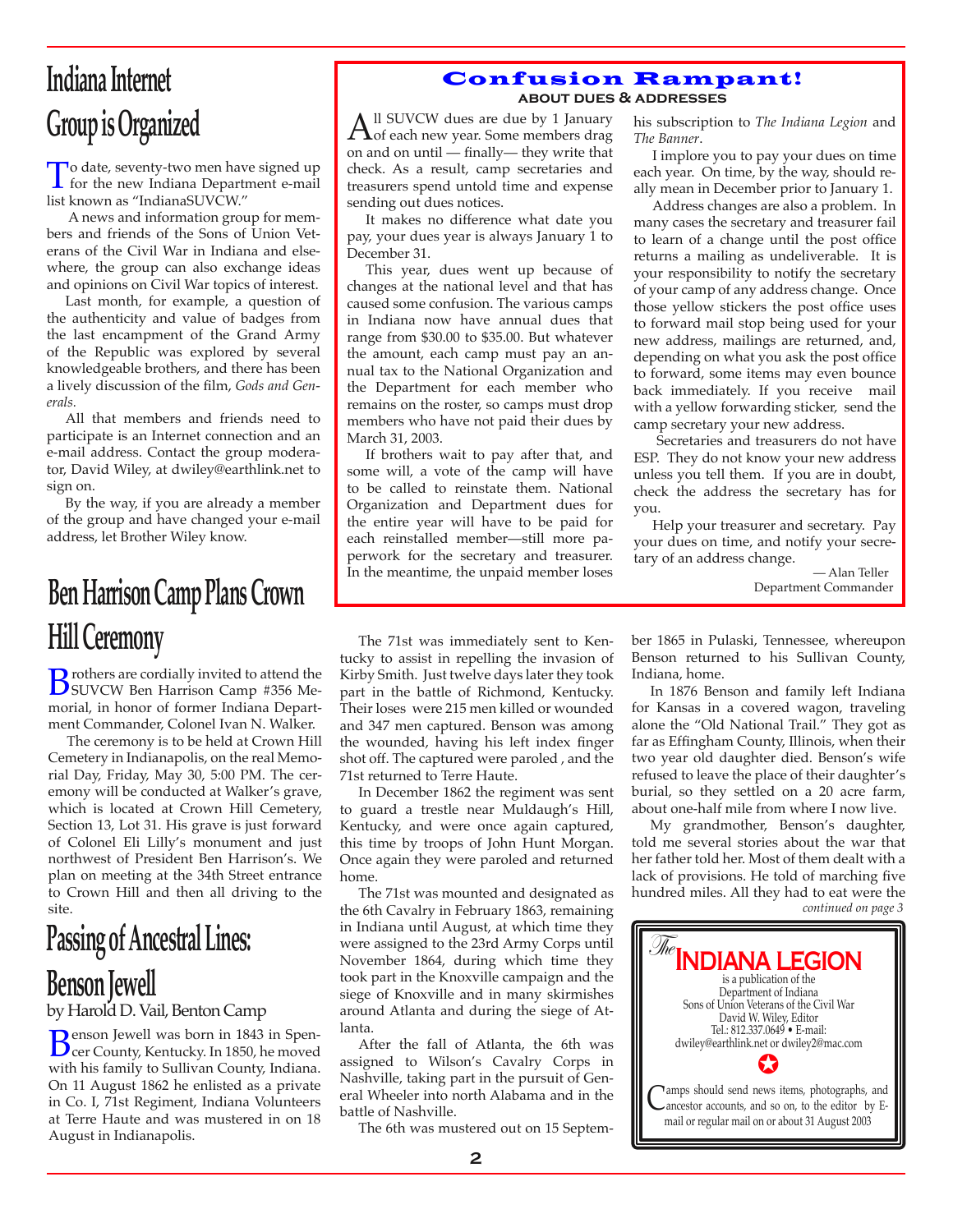### **Camp Restores Flagpole**

Early in September, several brothers of the<br>William P. Benton Camp No. 28 of Cen-<br>termille cathored in section five of the Earl terville gathered in section five of the Earl-

ham Cemetery in Richmond known as Soldier's Hill.

Their task was to restore a flagpole that had been installed by the camp many years ago, but had since fallen into disrepair.

Just how long ago may be judged from the wording on the plaque at its base, which reads, "Erected by members of the Wm. P. Benton Camp, Sons



*The flag at Soldier's Hill. At half-staff because the picture was taken on 9/11/2002 in remembrance.*

of Veterans, in honor of Veterans of the Civil War, 1861-1865."

Since the name of our organization was changed from Sons of Veterans to Sons of Veterans of the Civil War in 1925, the fiftyfoot flagpole and its plaque must have been dedicated on or before that year.

With the help of a local company and its big boom truck, the brothers replaced the fifty-foot high flagpole's worn rope and rusted pulleys and painted the ball on top bright gold. They also repaired the concrete

base, which was cracked and chipped, and painted it white.

Every year on Memorial Day the Benton Camp holds a commemorative ceremony on Soldier's Hill. General Logan's order of 1868 is read, a prayer is said, and a salute is fired in honor of the Civil War veterans.

This year they will raise the flag to a Civil War version of the National Anthem, and conclude the ceremony with Taps.

It should be a great day.

 *— Ray Moak*

# **D. D. Porter Camp plans for May & June**

The *D. D. Camp Monitor* reports that<br>Brother Ed Kreiser is planning an event<br>for the *de jure* Momorial Day on 26 May at for the *de jure* Memorial Day on 26 May at Graceland Cemetery in Valparaiso, paying deep respect for Louise LaDauer, an ancestor of Brother Randall EcKley, followed by a service at the Porter County Courthouse.

In June the Camp plans a field trip to South Bend and a visit South Bend Replicas to see how a cannon is constructed.



### **Passing of Ancestral Lines**

*continued from page 2*

blackberries they found along the road. In another story, he told of the night the troops set up camp and tore down a rail fence to make mangers for their horses and mules and filled them up with foraged hay. The horses and mules were so hungry that, when the troops awoke in the morning, they saw that the animals had not only eaten the hay, but the rails as well. Far fetched, of course, but the story points out a common theme of the Civil War — lack of provisions.

Benson had two brothers and eleven known cousins from Indiana who served in the Civil War. Since the family had roots in north central Kentucky, I have often wondered if their motivation for serving was more for saving Kentucky from the Confederacy rather than for loyalty to the Union. A question that will never be answered.

# **A Trip and a New Organization for Champion Hill**

With energies that are characteristic of<br>the Champion Hill Camp, plans are<br>hoing formed for an Auxiliany group and so being formed for an Auxiliary group, and so far thirteen ladies have expressed interest. It is thought that this will be the first such effort in Indiana in some time.

Also in the works are plans for a memorials tour of Indianapolis. Such a trip may well include a visit to the Soldiers and Sailors Monument and Eli Lilly Civil War Museum, the Indiana War Memorial, and Crown Hill, the third largest cemetery in the nation.

### This Way to the Encampment

right within the building, you will find us. We will look for you near the cafeteria. From any direction, take US 31 to Lincoln St. in Kokomo. Lincoln is North of IN 26 and South of US 35 & IN 22. Turn West on Lincoln to<br>Washington. Turn North on Washington: just past Cossells Landscaping on right; turn ri ington). Stay right at first stop sign. At second stop sign turn left. Park in lot on right. Enter the Kelly Student Center. If you keep turning

|                              | 117 <sup>th</sup> Annual Encampment Department of Indiana                                                                            |
|------------------------------|--------------------------------------------------------------------------------------------------------------------------------------|
| $\mathbb{R}$ Print this page | SONS OF UNION VETERANS OF THE CIVIL WAR<br>Indiana University Kokomo, Saturday 7 June, 2003<br><b>Registration Deadline: 26 May!</b> |
|                              | Pre-Registration \$5.00 _______ Lunch \$12.00 ______: Total __________                                                               |
| Name:                        | $\mathsf{Camp}~\sharp$                                                                                                               |
| Guest:                       |                                                                                                                                      |
|                              | Wives & guests are welcome at the luncheon.                                                                                          |
|                              | Make checks payable to Sons of Union Veterans of the Civil War (SUVCW)                                                               |

Make checks payable to **Sons of Union Veterans of the Civil War (SUVCW) Send checks to Lee Ann Teller, 3003 Lamplighter Lane, Kokomo, IN 46902-8125**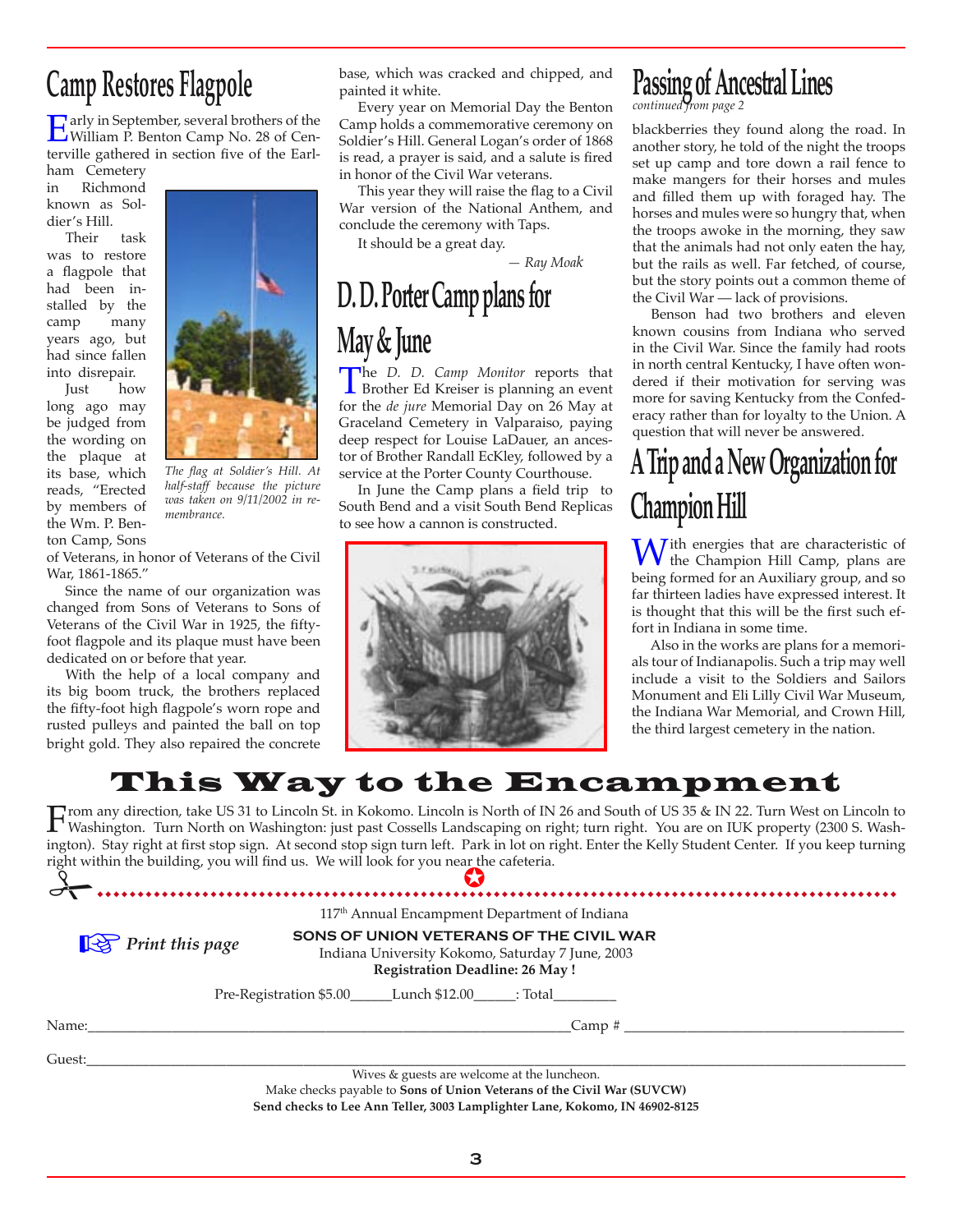### **The Story of Richard Teller**

*On a rose-colored tombstone in Cave Hill Cemetery, Louisville, Kentucky, is engraved "Richard Teller, Born September 10, 1844, Died October 22, 1938. Mysteriously it also says GAR. G.A.R. in a real sense held the meaning of his life of 94 years. . . .* The following account continues his story from the Winter issue. After having been in battle and taken prisoner young Richard is now with his reorganized regiment . . .

The 108<sup>th</sup> Ohio Volunteer Infantry (OVI)<br>began railroad guard duty in May<br>of 1863. They were moved from Control of 1863. They were moved from Central Kentucky to Nashville, Tennessee. From Nashville they guarded the railroad running to Chattanooga. Life was hard and monotonous. But it would get harder, as guard duty changed to repairing road duty.

This duty continued through Stevenson, Alabama, Anderson's Cross Roads, Battle Creek, and Waldon's Ridge, Tennessee. All of this road repair duty was necessitated by General Rosecrans's threatening of Bragg's Confederate army in Chattanooga, the subsequent Battle of Chickamauga, and Rosecrans becoming "bottled-up" in Chattanooga. The last road to Waldon's Ridge, became the only open road for Rosecrans to obtain supplies. It was a narrow mountainous trail through the Sequatchie Valley. Keeping of 1863 had to be strenuous work.

U. S. Grant would enter the picture in Chattanooga about this time. The 108<sup>th</sup> OVI camp was on the extreme slope of Moccasin Point at the foot of Lookout Mountain, as support for the 18<sup>th</sup> Ohio Battery. They were under Confederate artillery fire for 10 days at this location. The Union army would fight its way out of Chattanooga, crossing the Tennessee River November 22, 1863, with two days cooked rations in their haversacks. The One Hundred and Eighth engaged the enemy at Graysville, Georgia. The Rebels continued their retreat. This was the first real fighting Richard and the 108<sup>th</sup> had taken part in since the disaster at Hartsville, Tennessee, and it was their only engagement of the Chattanooga Campaign.

General Burnside needed reinforcements against Longstreet at Knoxville. The One Hundred and Eight, with other regiments, was ordered to Knoxville. On this march Richard said he marched three days without shoes on frozen ground. Somewhere around Morgantown, Tennessee, they were ordered back to Chattanooga. They had been marching nearly four solid weeks.

Next for this German Regiment would be the Atlanta Campaign of May-September 1864. At Resaca for four hours, they stood their ground in a continuous hailstorm of bullets. In this battle they felt they more than redeemed themselves of the unfortunate "Hartsville Affair." They fought next at Rome, Georgia, at Acworth, at Big Shanty, and at Kenesaw.

After the Kenesaw Mountain Battle, they were assigned to railroad guard duty. Their supply lines were long, extending from Nashville through Chattanooga to Atlanta. The railroads and bridges were vulnerable to Confederate raids and destruction.



this mountain trail open in the mid-fall *whose forethought, interest, and generosity made possible the re*ered until the early 1970s, when it was purchased by a collector. half days. The march on to Washington, *One of the highlights of the Mid-Winter Encampment was the return to the Department of Indiana of the long-lost banner of the Huntington G.A.R. Apparently, as the G.A.R. members passed on, their families kept mementos of the post. The banner was undiscov-Telling the story were Gib Young, right, and Jim Wertenberger, turn.* 

Guard duty would not end until November 1864. Most of this time their camp was at Dalton, Georgia. They were not present when the Union troops took Atlanta on Sep-



*The color guard at the annual Lincoln Day Ceremony in Springfield, Illinois, on 15 April. Pictured in the center is Brother Ed Kreiser, PCinC, representing the 27th Indiana Regiment of the SVR.* 

tember 1, 1864. The 108<sup>th</sup> OVI was in the 2<sup>nd</sup> Division of the 14 Corps. A white acorn was the corps emblem. The Corps Commander was Jefferson C. Davis, of Indiana fame.

General James D. Morgan commanded the 2nd Division.

When notified of the "March to the Sea" Campaign they immediately broke camp in Dalton and advanced to Atlanta. The "March to the Sea" was uneventful as far as opposition/battles were concerned. The regiment destroyed its part of a sixty-mile swath on the way to Savannah, tearing up, burning, and wasting all that came before it. Savannah was taken December 20, 1864.

On February 1, 1865, Sherman turned his army toward South Carolina. At that time, the 14<sup>th</sup> Corps reported its strength at 14,420 infantry and artillery. It contained 47 regi-

ments of infantry and 4 batteries of light artillery. The One Hundred and Eight was one of these regiments.

The Battle of Bentonville, North Carolina, March 19-21, 1965, was to be perhaps the 108<sup>th's</sup> finest stand. Six rebel attacks were repulsed. From there they would occupy Goldsboro, and advance to Raleigh, North Carolina. The regiment's last battle was near Smithfield, North Carolina. Co. H lost a Captain in this battle. Confederate General Joseph E. Johnson's final surrender was at the Bennett House near Durham Station, North Carolina, April 26, 1865. U. S. Grant approved the terms of surrender at Raleigh, North Carolina, the same day.

It was 192 miles from Raleigh to Richmond. They marched this in six and a D.C., was at a much slower pace, and they arrived May 19, 1865. On this march, Richard went through six pairs of shoes, he said were cheaply made. The Grand Review was May 24, 1865.

Richard Teller was mustered out the 9<sup>th</sup> day of June 1865 with 412 other men, the balance of his regiment. They returned to Camp Dennison, Ohio, where it had all begun. During its service, the 108<sup>th</sup> lost 3 officers, 22 enlisted men killed and mortally wounded and 42 enlisted men by disease for a total of 67 men.

Richard's final train ride into camp and home, West Harrison, Indiana, was on the Little Miami Columbus & Xenia Railroad (LMC & XRR). His discharge papers were so stamped. The Civil War was over for Private Richard Teller and thousands of other Americans.

He would later join the Grand Army of the Republic (G.A.R.). He obtained the rank of Jr. Vice Commander of the Department of Kentucky in 1937 and represented the Department at two National Encampments in 1934 and 1938.

— Alan Teller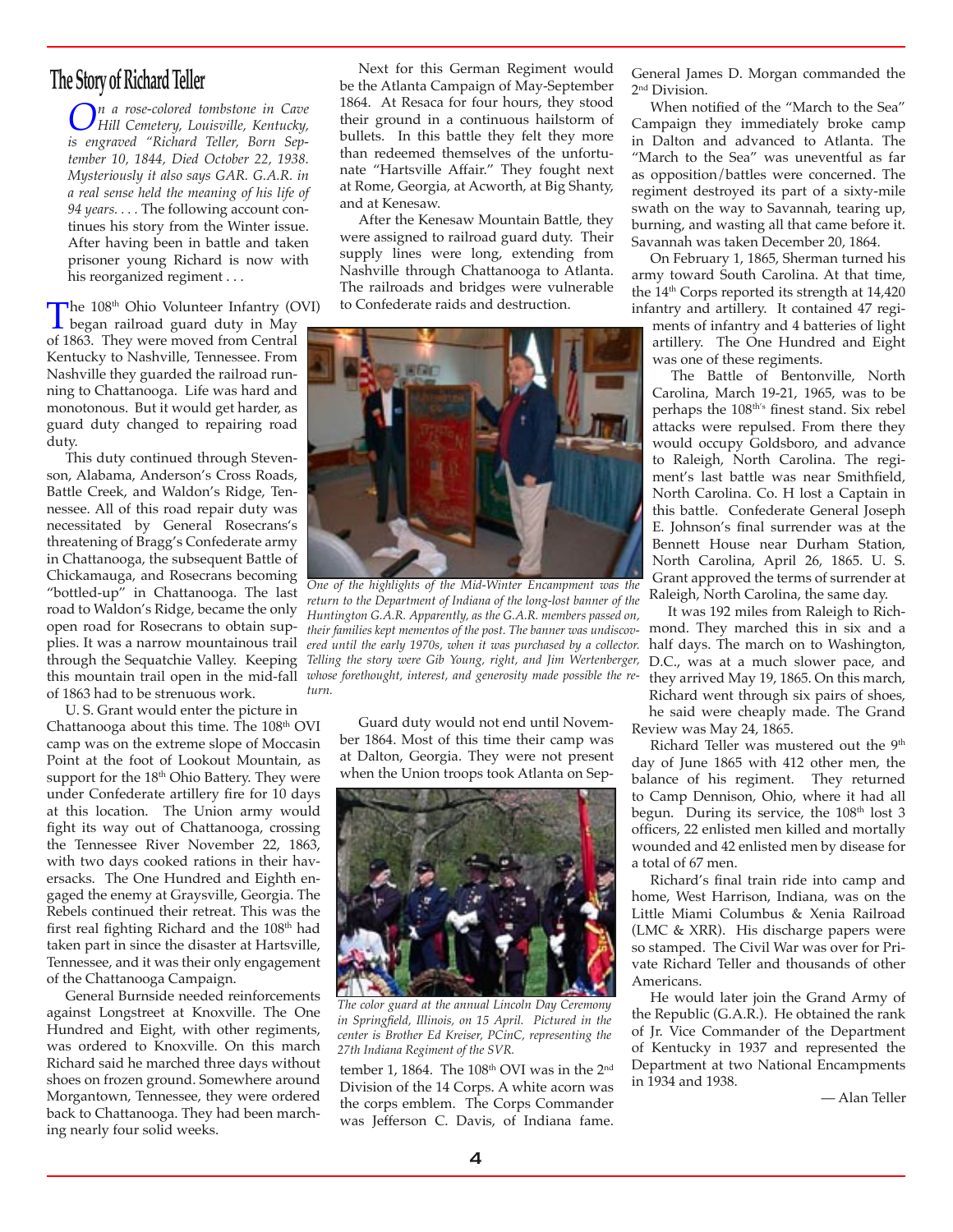

*Monument Officer, Phil McClure, at the G.A.R. Monument in the East Hill Cemetery, Rushville. The base for the copper figure can just be seen at the top.*

### **Saga of a monument**

**B**ack in May of 1884, the Joel Wolfe Post<br>of the G. A. R. in Rushville held a drive to raise money for a soldier's monument in Indianapolis. That plan never quite materialized, so the money was invested at eight percent, and, by 1889, the total reached \$1054. One Tony Schrichte was commissioned to create a design, which came in at a cost of \$1350, including a copper figure on the top.

The Post made up the balance from its general fund, and the new monument was dedicated on 16 October 1900.

Unfortunately, on 19 August 1987, apparently in broad daylight, the six foot figure of the soldier at the top was stolen. So far, no trace of it has been found.

There has been talk of finding a replacement, but one estimate of \$51,000 seems daunting.

— Phil McClure

#### **An opinion column**

### **Prejudice is Rampant**

One of the most deadly maladies that<br>confront mankind is the prejudicial<br>feeling they grow up with live and die for feeling they grow up with, live, and die for because their fellow man does not think or feel the same way. The tragedy of the whole affair is war, and what is more amazing is the fact that the prejudice clings on to future generations like a moldy wet blanket and never goes away. Why is that?

Abraham Lincoln was the epitome of "brotherhood" of man, not the hugging and clinging kind, but one of respect for one another whether he or she was a garbage collector or a doctor. His one famous utterance was about the defeated southerners when asked how the northerners should treat them was, "let them up easy, let them up easy."

His last trip away from Washington, D.C. was to the city of Richmond, Virginia to see where the rulers from the South operated. He was accompanied by his young son, Tad. When the black citizens bowed down before him, he firmly told them that they were to bow to God, not him. He was just a participant in the great conflict and a part of humankind striving for equality between all mankind. We all know that he was to be another casualty of that great conflict.

The legislative body of the United States has seen to it that a complete description be made for all the battlefield sites, covering not just the battles between armies, but the political ramifications of each one of them. A part of this has to do with erecting a statue, in Richmond, of Abraham Lincoln and his son Tad. A loud cry has come out of the mass of humanity demanding that this NOT be done.

How many of these people are there—a few, a lot, thousands, or what? Our "sister" organization, the Sons of Confederate Veterans, has supported this move to NOT allow this statue to be placed in Richmond. If this is actually true, it is a cause of shame for an organization that strives to perpetuate the memory of those who sacrificed so much, but also apparently needs to perpetuate the prejudices that have existed for over 140 years since the war was closed in 1865.

The Civil War was fought, the battle closed, and the principles fought for still exist today because of that element that won't rest until they fight the war over again. You know what, God won't let that happen again because enough blood has been spilled, and because enough people still believe that all mankind is equal under the laws of the land. Lincoln talked about brotherhood of man through the whole country, even the world, so why can't those guys see the light and get<br>with it? — Ron Gill — Ron Gill



*Model of the Statue of Lincoln and his son Tad, which was dedicated on 5 April at the Richmond National Battlefield Park Visitor Center. In attendance were two former governors of Virginia, the mayor of Richmond, and other dignitaries. The statue is thought to be the first dedicated to Lincoln ever erected in the South. The event was broadcast over C-SPAN.*

#### **Without comment . . .**

• "Let's have in Richmond something far more appropriate—a statue of Jefferson Davis . . ." said Dr. Clyde Wilson, professor of history at The University of South Carolina, quoted in the *Richmond Times-Dispatch* 23 March.

• "The signers below publicly acknowledge our strong and eternal opposition to this supreme insult to Richmond, the State of Virginia and all of Dixie. Brag Bowling, the SCV [Sons of Confederate Veterans] Virginia Commander described it best as a 'slap in the face of brave men and women who went through four years of unbelievable hell fighting an invasion of Virginia led by President Lincoln.'" From a petition to The Richmond City Government, the National Park Service & the U.S. Historical Society sponsored by *The Dixie Daily News* [n.d]*.*

• **"If I had my way, I'd erect a statue of Lincoln every day," said Harold Holzer, co-chairman of the U.S. Lincoln Bicentennial Commission,** see "Richmond fights Civil War Anew," Associated Press, 30 March 2003.

### **Somers Camp Schedules Memorial Day Observance**

**Orlando A. Somers Camp #1 plans Me-**<br> **Orlando Box Services** for Sunday, 25<br>
May at 2:00 PM at the Estates of Seronity May, at 2:00 PM at the Estates of Serenity Cemetery (old I.O.O.F. Cemetery), 1101 S. Lincoln Blvd., in Marion, near a Civil War Monument, east and a little north of the Lincoln Boulevard entrance.

After the service, the camp will go to the Riverside Cemetery in Gas City. The cemetery is just South of US 35 on the West side of the city behind the Dairy Queen. Services will be held there at the grave of John C. Adams—the last member of the GAR to die in Indiana. Everyone is welcome to attend these services.

### **Saving Civil War Gravestones**

**Mark Davis, friend, and hopefully a** future member, of the SUVCW has been doing volved been doing valuable work this year restoring headstones of Civil War veterans. He restored some 55 such markers last year and has worked on 10 so far this year.

Just recently he has refurbished the military and family stone of Andre Jacobus, 87th Indiana Infantry at the Sharp Cemetery in LaPorte County. There will more about Mark's efforts in a future issue.